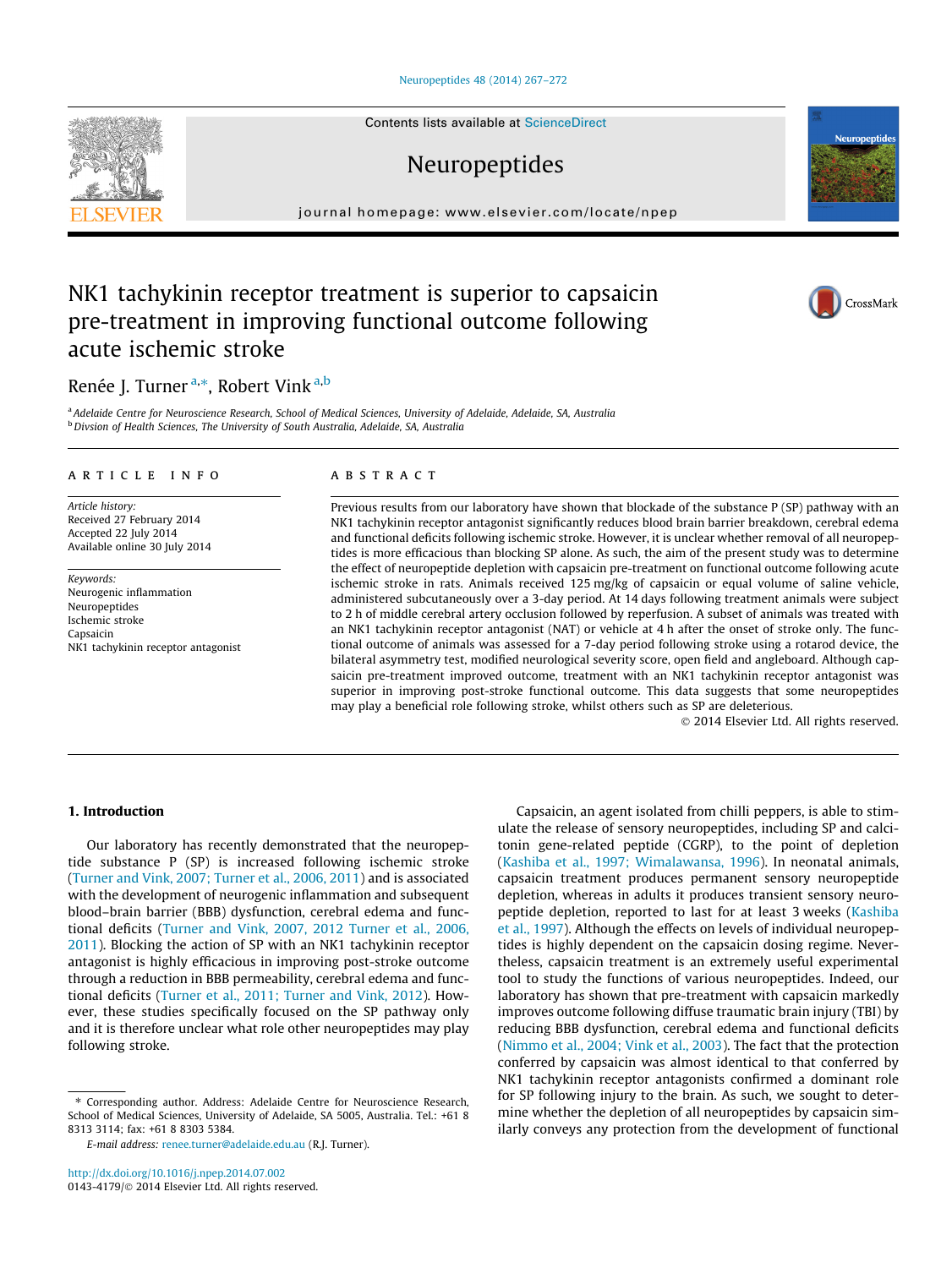deficits following stroke, and whether it was superior to blockade of SP alone.

# 2. Materials and methods

All experimental protocols were approved by the Animal Ethics Committees of the University of Adelaide and were conducted according to guidelines established for the use of animals in experimental research as outlined by the Australian National Health and Medical Research Council (8th Edition 2013).

#### 2.1. Study design

Male Sprague–Dawley rats (260–320 g;  $n = 32$ ) were randomly assigned to treatment and control groups which were as follows: sham surgery, vehicle pre-treatment, capsaicin pre-treatment, vehicle post-treatment and NK1 tachykinin receptor antagonist (n-acetyl-l-tryptophan; NAT) post-treatment. NAT (Sigma) was prepared in sterile saline. Capsaicin (Sigma) was dissolved in a solution of Tween 80, ethanol and saline. Capsaicin or equal volume of vehicle was administered subcutaneously over a 3-day period at a dose of 125 mg/kg (50 mg/kg on day 1, 50 mg/kg on day 2 and 25 mg/kg on day 3). This procedure has been previously shown to induce a depletion of neuropeptides lasting for up to 3 weeks ([Kashiba et al., 1997\)](#page-5-0). Neuropeptide depletion after pre-treatment was confirmed using the eye wipe response to a dilute capsaicin solution (0.1% in saline), as used clinically. From our previous trauma studies this regime was found to be effective in ablating neuropeptides ([Nimmo et al., 2004; Vink et al., 2003\)](#page-5-0), with the level of SP in sensory nerves remaining depleted for up to 3 weeks using this protocol ([Kashiba et al., 1997\)](#page-5-0). 14 days after capsaicin pre-treatment animals were subject to 2 h middle cerebral artery occlusion (MCA) followed by reperfusion. A sub-group of animals received no pre-treatment, were subject to 2 h MCA occlusion and at 2 h after reperfusion they were administered either NAT (Sigma, 25  $\mu$ moles/kg) ([Turner et al., 2011\)](#page-5-0) or equal volume of saline vehicle intravenously.

### 2.2. Middle cerebral artery occlusion

Animals ( $n = 26$ ) were anaesthetised with Isoflurane (1.5–3%; Abbott Australasia), intubated and MCA occlusion was performed, as described in detail elsewhere ([Longa et al., 1989](#page-5-0)). Briefly, a 4-0 monofilament nylon suture with a rounded tip and coated with 0.1% poly-L-lysine (Sigma) was introduced into the lumen of the external carotid artery, and advanced 17 mm beyond the external/internal carotid bifurcation, or until elastic resistance was felt, to occlude the origin of the MCA. Following surgery, Lignocaine (0.5 ml) was applied to the surgical area and the wound closed. Anaesthesia was discontinued, and when animals were able to breathe spontaneously they were extubated and allowed to recover. Reperfusion of the ischemic territory was achieved at 2 h after the onset of ischaemia via withdrawal of the suture into the ECA, under Isoflurane anaesthesia. A sub-group of animals  $(n = 6)$ that were surgically prepared but no received no occlusion were included as sham controls.

# 2.3. Functional outcome

Commencing at 24 h post-reperfusion, animals were assessed daily using the rotarod, bilateral asymmetry test, the modified neuroseverity score and the angleboard on days 1–7 post-stroke and the open field on days 1, 3, 5 and 7 post-stroke. Motor deficits were assessed using a rotarod device [\(Hamm et al., 1994\)](#page-5-0), which comprises a metal frame with a rotating assembly of eighteen 1 mm rods. Animals were placed on the device and remained stationary for 10 s. The rotation speed was then increased to a maximum of 30 rpm, with each speed being maintained for 10 s. Animals were required to grip the rods in order to walk on the rotarod. The score recorded was when the animal completed the 2 min trial, fell off completely or gripped the rungs for 2 revolutions without walking. The bilateral asymmetry test was used to assess tactile extinction probing sensory neglect following stroke ([Modo et al., 2000\)](#page-5-0). Briefly, a strip of tape (2 cm  $\times$  3.5 cm) was applied to the saphenous part (soft, underside) of the strokeaffected forepaw, time to removal was then recorded. Each trial lasted 120 s and animals were given two consecutive trials. The mean of the two trials was taken as the bilateral asymmetry test latency. A modified neuroscore was used to assess general neurological function ([Li et al., 2000\)](#page-5-0). One point was awarded for the inability to perform the task or the lack of a tested reflex. A score of 10–15 indicated severe injury, 5–9: moderate injury, 1–4: mild injury and 0: no observable injury. The open field test [\(Giulian and](#page-4-0) [Silverman, 1975](#page-4-0)) was used to assess spontaneous exploratory behaviour, considered to reflect stress and anxiety. The open field comprises a white panelled 1 m  $\times$  1 m enclosure with 100 equal 10 cm squares marked on the base. Animals were placed in the centre of the enclosure and allowed to explore for 5 min. The number of squares travelled through by the animals was taken as the spontaneous exploratory behaviour. Naïve animals explore the entire open field and transverse >150 squares, whereas stroke animals remain in the perimeter and exhibit large amounts of freezing behaviour. The angleboard was used to assess hemiparesis, a common long-term complication following stroke. Animals were places on the angleboard apparatus, which was gently and slowly raised up. The angle at which the animals lost their footing and slid was the angleboard score that was recorded. Animals had 2 trials each on the stroke-affected side, the mean of which was taken as their angleboard score.

#### 2.4. Statistical analysis

All parametric data are expressed as mean and SEM, non-parametric data is expressed as the median. Statistical differences were determined using ANOVA followed by individual Student Newman Keuls post hoc tests (GraphPad Prism Software). Non-parametric data was analysed using a two-tailed non-parametric ANOVA followed by a Mann–Whitney U test. A p value of 0.05 was considered significant.

#### 3. Results

There was no significant difference ( $p > 0.05$ ; results not shown) observed between the vehicle pre-treatment and post-treatment groups, demonstrating that injured animals perform similarly, irrespective of the time or route of vehicle administration. As such, the data for these groups was combined and they are represented as the ''vehicle'' group on all of the functional outcome measures. A summary of the statistical comparisons between all groups for the functional outcome tests is shown in [Table 1.](#page-2-0)

#### 3.1. Motor function – rotarod

Vehicle-treated group showed marked functional deficits  $(p < 0.001$  compared to shams), which improved only modestly by day 7 [\(Fig. 1](#page-2-0)A). Capsaicin-treated animals showed an initial decline in motor function on day 1 with motor scores significantly worse than shams ( $p < 0.001$ ) on days 1–6. But their performance gradually improved over the assessment period to levels comparable to shams ( $p > 0.05$ ) by day 7. Animals treated with NK1 tachy-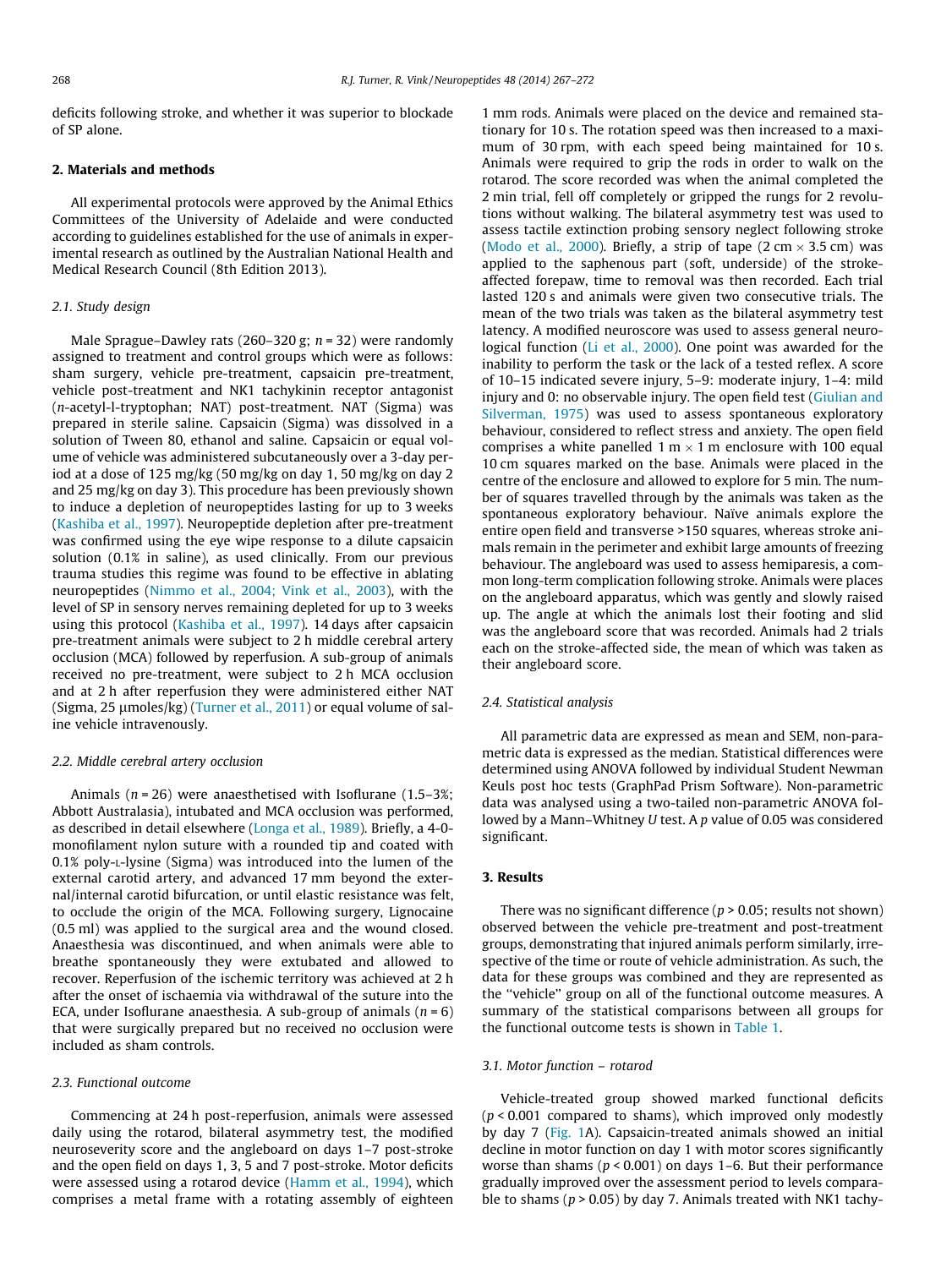#### <span id="page-2-0"></span>Table 1

Summarises the statistical comparisons between all groups for the rotarod, bilateral asymmetry test, modified neurological score, open field and angleboard.

|                                                | Day post-stroke |      |        |      |      |          |          |
|------------------------------------------------|-----------------|------|--------|------|------|----------|----------|
|                                                | 1               | 2    | 3      | 4    | 5    | 6        | 7        |
| Rotarod                                        |                 |      |        |      |      |          |          |
| Sham vs. Vehicle                               | ***             | ***  | ***    | ***  | ***  | sk sk sk | sk sk sk |
| Sham vs. NK1 Antag.                            | ***             | ***  | ns     | ns   | ns   | ns       | ns       |
| Sham vs. Capsaicin                             | ***             | ***  | ***    | ***  | ***  | ***      | ns       |
| Vehicle vs. NK1 Antag.                         | ***             | ***  | ***    | ***  | ***  | ***      | ***      |
| Vehicle vs. Capsaicin                          | ns              | ns   | ***    | ***  | ***  | ***      | ****     |
| NK1 Antag vs. Capsaicin                        | ns              | ***  | ***    | ***  | ***  | ***      | ns       |
| Bilateral asymmetry test                       |                 |      |        |      |      |          |          |
| Sham vs. Vehicle                               | ***             | ***  | ***    | ***  | ***  | ***      | ***      |
| Sham vs. NK1 Antag.                            | ns              | ns   | ns     | ns   | ns   | ns       | ns       |
| Sham vs. Capsaicin                             | ns              | ***  | ns     | ns   | ns   | ns       | ns       |
| Vehicle vs. NK1 Antag                          | **              | ns   | $\ast$ | **   | **   | **       | **       |
| Vehicle vs. Capsaicin                          | $\frac{1}{2}$   | ns   | ×.     | 冰    | **   | ***      | ***      |
| NK1 Antag vs. Capsaicin                        | ns              | ns   | ns     | ns   | ns   | ns       | ns       |
| Neuroscore                                     |                 |      |        |      |      |          |          |
| Sham vs. Vehicle                               | ***             | ***  | ***    | ***  | ***  | ***      | ***      |
| Sham vs. NK1 Antag.                            | **              | ×.   | ns     | ns   | ns   | ns       | ns       |
| Sham vs. Capsaicin                             | **              | *    | *      | ns   | ns   | ns       | ns       |
| Vehicle vs. NK1 Antag                          | ×,              | 冰    | ns     | **   | ***  | ***      | ***      |
| Vehicle vs. Capsaicin                          | ×.              | ns   | ns     | ns   | ×    | ***      | **       |
| NK1 Antag vs. Capsaicin                        | ns              | ns   | ns     | ns   | ns   | ns       | ns       |
|                                                |                 |      |        |      |      |          |          |
| Sham vs. Vehicle                               | $\ast$          |      | ns     |      | ns   |          | ns       |
| Sham vs. NK1 Antag.                            | ns              |      | ns     |      | ns   |          | ns       |
| Sham vs. Capsaicin                             | ns              |      | ns     |      | ns   |          | ns       |
| Vehicle vs. NK1 Antag                          | $\frac{1}{2}$   |      | ns     |      | ×    |          | *        |
| Vehicle vs. Capsaicin                          | ns              |      | ns     |      | ns   |          | ns       |
| NK1 Antag vs. Capsaicin                        | ns              |      | ns     |      | ns   |          | ns       |
|                                                |                 |      |        |      |      |          |          |
| Sham vs. Vehicle                               | ****            | **** | ns     | ***  | **   | **       | **       |
| Sham vs. NK1 Antag.                            | ns              | ns   | ns     | ns   | ns   | ns       | ns       |
|                                                | ns              | ns   | ns     | ns   | ns   | ns       | ns       |
| Vehicle vs. NK1 Antag                          | ****            | **** | ns     | **** | ***  | ***      | ****     |
| Vehicle vs. Capsaicin                          | **              | **** | **     | **** | **** | ****     | ****     |
| NK1 Antag vs. Capsaicin                        | ns              | ns   | ns     | ns   | ns   | ns       | ns       |
| Open field<br>Angleboard<br>Sham vs. Capsaicin |                 |      |        |      |      |          |          |

ns, non-significant;  $\gamma p < 0.05$ ;  $\gamma p < 0.01$ ;  $\gamma p < 0.001$ ;  $\gamma p < 0.0001$ .

kinin receptor antagonist showed an initial decline in motor function but rapidly improved to normal functional levels by day 3 post-stroke, performing significantly better than vehicle-treated animals ( $p < 0.001$ ) on days 2–7 post-stroke. Capsaicin-treated animals scored consistently lower ( $p < 0.001$ ) on the rotarod compared to NK1 tachykinin receptor antagonist-treated animals on days 2–6 post-stroke, and recovery of motor function was accelerated in the NK1 tachykinin receptor antagonist-treated group compared to the capsaicin-treated group.

### 3.2. Sensory function – bilateral asymmetry test

Vehicle-treated animals showed profound sensory deficits, with time to removal was significantly greater ( $p < 0.001$ ) than shams on all days post-stroke (Fig. 1B). The capsaicin-treated animals recorded latencies significantly better that vehicles on days 1 and 3–7 post-stroke (0.001 <  $p$  < 0.01), reaching normal functional levels by day 3 post-stroke. Similarly, the NK1 tachykinin receptor antagonist group reached normal functional levels by day 3 poststroke, recording latencies better than vehicle-treated animals  $(0.001 < p < 0.01)$  on days 3-7 post-stroke. Although NK1 tachykinin receptor antagonist-treated animals demonstrated a more rapid recovery in sensory function, as compared to the capsaicintreated animals, this trend was not significant.



Fig. 1. Motor performance as determined by the rotarod (A) and sensory outcome as determined by the bilateral asymmetry test (B) in the 7 days following stroke  $(n = 6-8/gp)$ . \*\*p < 0.01, \*\*\*p < 0.001 compared to vehicle.

# 3.3. Neurological function – modified neuroseverity score

Following stroke, vehicle animals consistently recorded an mNSS ranking of 6 or more ([Fig. 2A](#page-3-0)), indicative of moderate injury  $(p < 0.001$  compared to shams on all days). In comparison, both the NK1 tachykinin receptor antagonist and capsaicin-treated groups demonstrated a recovery of neurological function over the 7-day assessment period, recording neurological scores comparable to shams ( $p > 0.05$ ). The NK1 tachykinin receptor antagonist group performed at levels significantly better than vehicle-treated animals ( $p < 0.05$ ), whilst the capsaicin group did not ( $p > 0.05$ ). Despite this, there was no significant ( $p > 0.05$ ) difference between the capsaicin-treated and NK1 tachykinin receptor antagonisttreated groups.

#### 3.4. Spontaneous exploratory behaviour – open field

Following stroke, vehicle-treated animals consistently travelled through less than 50 squares on all assessment days and no improvement was observed over time ([Fig. 2](#page-3-0)B), their activity was significantly lower than shams on days 1 ( $p < 0.01$ ) and 3  $(p < 0.05)$  post-stroke. Capsaicin-treated animals performed significantly worse than shams on day 1 post-stroke ( $p < 0.05$ ) but then demonstrated an improved activity score on days 3–7 that was comparable to shams ( $p > 0.05$ ). However, despite a trend towards increased exploratory behaviour compared to vehicle-treated animals these differences were not significant ( $p > 0.05$ ). In contrast, NK1 tachykinin receptor antagonist-treated animals demonstrated activity levels comparable to shams ( $p > 0.05$ ) on all days poststroke. Their spontaneous exploratory behaviour levels were significantly higher  $(0.001 < p < 0.05)$  than vehicle-treated animals on all assessment days. There was no significant difference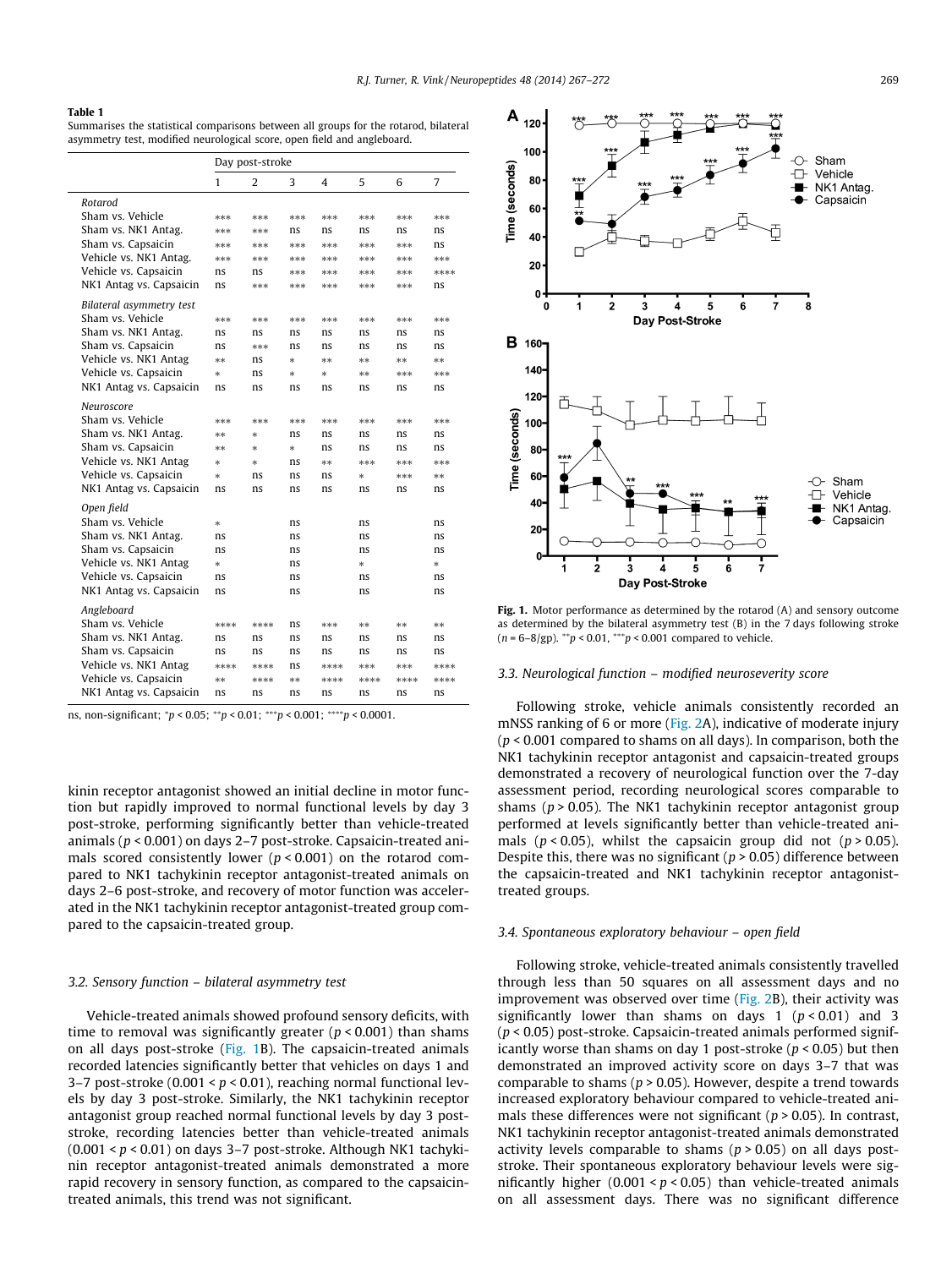# 4. Discussion

We demonstrate that depletion of neuropeptides prior to cerebral ischaemia results in attenuation of functional deficits. Indeed, a role for neuropeptides and neurogenic inflammation in BBB dysfunction, cerebral edema and functional deficits following ischemic stroke [\(Turner and Vink, 2007; Turner et al., 2006, 2011\)](#page-5-0) and TBI ([Donkin et al., 2007, 2009; Nimmo et al., 2004; Vink et al., 2004\)](#page-4-0) has recently been demonstrated.

In the present study, pre-treatment with capsaicin was associated with an improvement in motor, sensory and neurological function, in addition to reduced hemiparesis compared to vehicle-treated animals. However, treatment with an NK1 tachykinin receptor antagonist produced a more rapid recovery in motor and sensory function and a complete recovery in spontaneous exploratory behaviour following stroke when compared to capsaicin. Nonetheless, the overall trend was that NK1 tachykinin receptor antagonist-treated animals demonstrated superior functional recovery when compared to capsaicin-treated animals. The fact that the functional recovery of the capsaicin-treated group was not comparable to that of the NK1 tachykinin receptor antagonist-treated group across all tests suggests that one or more of the neuropeptides may have a beneficial role following stroke. One such candidate is CGRP, the most potent endogenous vasodilator that acts to increase local blood flow. Intravenous administration of CGRP in rats produces a transient increase in mean arterial blood pressure [\(Wimalawansa, 1996](#page-5-0)). However, CGRP is also involved in a number of other biological processes other than vascular regulation including sensory transmission, neuromodulation at the neuromuscular junction and nociception [\(Wimalawansa,](#page-5-0) [1996\)](#page-5-0). Indeed, protective roles for CGRP in ischemia have previously been reported in peripheral tissues ([Kjartansson and](#page-5-0) [Dalsgaard, 1987\)](#page-5-0). In a model of pancreatic ischemia/reperfusion injury, the ablation of neuropeptides was found to aggravate the ischemic damage ([Dembinski et al., 2003](#page-4-0)), with the authors concluding that the lack of CGRP was detrimental to ischemic tissue. CGRP has also been found to improve the survival of ischemic surgical flap tissue [\(Bucinskaite et al., 1998; Kjartansson and](#page-4-0) [Dalsgaard, 1987\)](#page-4-0). The proposed mechanism of CGRP-induced protection was the promotion of angiogenesis within the tissue. Taken together, these studies suggest a potential protective role for CGRP in the setting of ischemia. In the context of the present study, this protective function may be quite modest. Furthermore, with respect to the central nervous system, Liu et al. reported on the effects of CGRP administration following stroke [\(Liu et al., 2011\)](#page-5-0). They found that exogenous CGRP administered at the onset of reperfusion profoundly decreased edema, BBB permeability and expression of the aquaporin 4 water channel, in addition to preserved microvascular integrity. The proposed mechanism of protection was through direct restoration of blood flow within penumbral tissue and improvement in BBB status. Indeed, CGRP has been shown to confer protection from hypoxia/reoxygenation injury afforded by leptin [\(Zhang et al., 2011](#page-5-0)), with a CGRP antagonist found to abolish this protective effect on neuron survival. Furthermore, deletion of CGRP increases the vulnerability of cardiac tissue to ischemia/reperfusion injury ([Huang et al., 2008](#page-5-0)). Clearly, these studies support beneficial role for CGRP in ischemia/stroke.

Although many studies have used capsaicin as an experimental tool to study neuropeptides ([Dembinski et al., 2003; Turchanyi](#page-4-0) [et al., 2005](#page-4-0)), few studies have investigated behavioural outcome end-points following capsaicin pre-treatment [\(Nimmo et al.,](#page-5-0) [2004; Vink et al., 2003\)](#page-5-0), and even fewer have studied cerebral ischaemia. Administration of capsaicin 5 min after recirculation completely protected against global cerebral ischaemia, as indicated by a recovery in spontaneous motor activity, memory and preservation of hippocampal CA1 neuron density [\(Pegorini et al.,](#page-5-0)

Fig. 2. Neurological outcome (A), spontaneous exploratory behaviour (B) and hemiparesis (C), as assessed by the modified neurological score, open field and angleboard respectively, in the 7 days following stroke  $(n = 6-8/gp)$ . \*p < 0.05,  $^{**}p$  < 0.01,  $^{***}p$  < 0.001 compared to vehicle;  $^{*}p$  < 0.05 compared to sham.

between the open field activity levels between the capsaicin and NK1 tachykinin receptor antagonist groups, despite a trend towards an increased number of squares by the NK1 tachykinin receptor antagonist-treated group.

#### 3.5. Hemiparesis – angleboard

Vehicle-treated animals demonstrated profound and persistent hemiparesis following stroke (Fig. 2C). No improvement in angleboard performance was observed, with scores significantly worse  $(p < 0.001)$  than shams on all days post-stroke. In contrast, the capsaicin-treated group showed improved angleboard performance over time, scoring significantly better than vehicles  $(0.01 < p < 0.001)$  and comparable to shams  $(p > 0.05)$  on all assessment days. Similarly, a reduction in hemiparesis was observed over time in the NK1 tachykinin receptor antagonist group, as evidenced by improved angleboard scores. This group performed significantly better  $(0.05 < p < 0.001)$  than vehicle-treated animals on all assessment days, reaching normal functional levels. There was no significant ( $p > 0.05$ ) difference between the capsaicin-treated and NK1 tachykinin receptor antagonist-treated groups.

<span id="page-3-0"></span>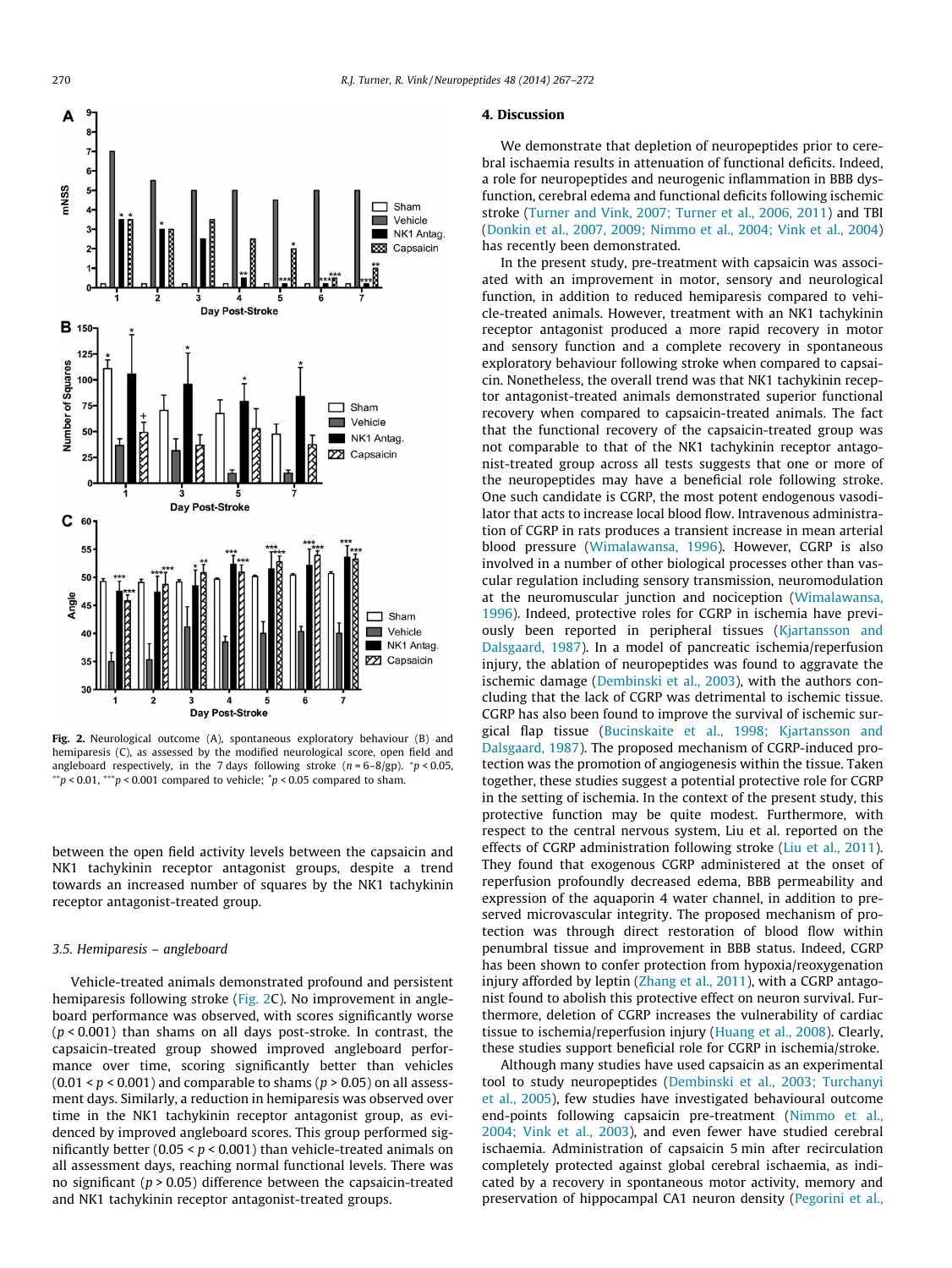<span id="page-4-0"></span>[2005](#page-5-0)). These authors were unsure of the mechanism whereby capsaicin treatment afforded protection but speculated that following ischaemia the release of neuropeptides from sensory nerves could be involved. Yet, our previous findings clearly demonstrate a deleterious role for the neuropeptide SP following cerebral ischaemia ([Turner and Vink, 2007, 2012 Turner et al., 2006, 2011\)](#page-5-0). Our findings are consistent with those we have previously reported in TBI, that reveal that capsaicin-induced neuropeptide depletion prior to injury is protective [\(Nimmo et al., 2004; Vink et al., 2003\)](#page-5-0).

When SP and CGRP are present in concert, CGRP may potentiate the effects of SP-induced neurogenic inflammation (Black, 2002; Holzer, 1998; Richardson and Vasko, 2002). As such, antagonism of the SP pathway alone, through administration of an NK1 tachykinin receptor antagonist may provide a favourable cerebral environment following stroke. Specifically, the action of SP is blocked so that deleterious neurogenic inflammation is circumvented, but the released CGRP may nonetheless have some favourable effects on the cerebral vasculature. This was not observed in previous studies of TBI ([Nimmo et al., 2004; Vink et al., 2003\)](#page-5-0), although it could be hypothesised that an improved vascular response would have little efficacy in TBI without an ischemic component. Nonetheless, similar findings have been reported following ischemia– reperfusion injury in peripheral tissues. The absence of sensory neuropeptides was found to be beneficial in long durations of ischemia (2 h) of skeletal muscle due to inhibition of neurogenic inflammation ([Turchanyi et al., 2005\)](#page-5-0), whereas the absence of neuropeptides in shorter durations of ischemia (1 h) was found to be unfavourable. This group suggested that this was due to the lack of vasodilator neuropeptides that improve microcirculation. Similarly, tissue damage following ischemia/reperfusion injury of the pancreas was aggravated by neuropeptide depletion, presumably because of a lack of CGRP (Dembinski et al., 2003).

The superior performance of NK1 tachykinin receptor antagonist treated animals over the capsaicin-treated animals may, in part, be due to the blockade of SP and its effects on BBB permeability, cerebral oedema and inflammation. Indeed, SP is a known potent initiator of neurogenic inflammation, documented by our research group to occur in the central nervous system following and characterised by profound alterations in BBB permeability and the development of vasogenic edema and persistent neurological deficits. NK1 tachykinin receptors on the vascular endothelium contribute to tissue swelling [\(Stumm et al., 2001\)](#page-5-0). Given that cerebral oedema is a known predictor of poor outcome clinically, preventing this by blockade of the SP pathway improves not only survival but also functional outcome [\(Turner et al., 2011; Turner](#page-5-0) [and Vink, 2012](#page-5-0)). Indeed, NK1 tachykinin receptor knockout mice are unable to produce edema (Cao et al., 1999), further supporting a role for SP in this deleterious pathway following stroke.

SP has pleiotropic actions beyond that of neurogenic inflammation including interactions with matrix metalloproteinases [\(Ramos](#page-5-0) [et al., 2007; Xu et al., 2007\)](#page-5-0), glutamate [\(Lieberman and Mody,](#page-5-0) [1998; Stacey et al., 2002](#page-5-0)), cell death pathways (Castro-Obregon et al., 2002) and inflammation [\(Guo et al., 2004\)](#page-5-0). Given the contribution of inflammation to injury following stroke the effect of SP blockade on this aspect of the injury cascade cannot be ignored. SP is known to activate the immune system and to modulate immune responses and inflammation ([Guo et al., 2004](#page-5-0)). For example, SP can induce the dose-dependent release of cytokines such as IL-1 TNF-a [\(Lotz et al., 1988\)](#page-5-0) and IL-6 (Brain, 1997; Fiebich et al., 2000; Yamaguchi et al., 2004), act as a chemotactic factor for neutrophils (Braun et al., 1996) and monocytes [\(Ruff et al., 1985\)](#page-5-0) whilst stimulating the production of superoxide and phagocytic activity of neutrophils (Bar-Shavit et al., 1980) and thereby exacerbating injury. SP agonists induce a dose-dependent production of oxygen radical species and cytokine release (Bardelli et al., 2005). As such, SP may be involved in the recruitment and activity of inflammatory cells into the infarct, thus contributing to the inflammatory response and evolution of the stroke lesion. Although we did not measure aspects of the inflammatory response in our study, it is likely the SP blockade, and indeed capsaicin pre-treatment, was able to decrease the contribution of these pathways to the post-stroke injury. Indeed, previous studies have shown that blockade of the NK1 tachykinin receptor decreases the recruitment and activation of neutrophils [\(Mak et al., 2003\)](#page-5-0) and macrophages ([Rittner et al., 2007\)](#page-5-0), activation of the endothelium, production of nitric oxide [\(Mak et al., 2003\)](#page-5-0) and TNF- $\alpha$  release ([Souza et al.,](#page-5-0) [2002](#page-5-0)).

Ablation of neuropeptides by treatment with capsaicin provided protection from the ischemic insult through a reduction in functional deficits. However, the overall trend was that NK1 tachykinin receptor antagonist-treated animals performed equal or superior to capsaicin-treated animals, indicating that an NK1 tachykinin receptor antagonist is more effective in reducing functional deficits, specifically motor deficits, compared to capsaicin. These results suggested that one or more of the neuropeptides may have a beneficial role following stroke, and this is most likely to be CGRP. Nevertheless, depletion of neuropeptides provides a degree of protection from functional deficits following ischemic stroke, confirming that sensory neuropeptides play a significant role in the post-ischemic secondary injury process and may offer a novel target for the development of interventional pharmacology. Further studies are required to elucidate the protective mechanism of the NK1 tachykinin receptor antagonists following stroke.

#### Acknowledgement

This work was supported, in part, by the National Health and Medical Research Council (NHMRC) of Australia.

#### References

- [Bardelli, C., Gunella, G., Varsaldi, F., Balbo, P., Del Boca, E., Bernardone, I.S., Amoruso,](http://refhub.elsevier.com/S0143-4179(14)00066-3/h0005) [A., Brunelleschi, S., 2005. Expression of functional NK1 receptors in human](http://refhub.elsevier.com/S0143-4179(14)00066-3/h0005) [alveolar macrophages: superoxide anion production, cytokine release and](http://refhub.elsevier.com/S0143-4179(14)00066-3/h0005) [involvement of NF-kappaB pathway. Br. J. Pharmacol. 145, 385–396](http://refhub.elsevier.com/S0143-4179(14)00066-3/h0005).
- [Bar-Shavit, Z., Goldman, R., Stabinsky, Y., Gottlieb, P., Fridkin, M., Teichberg, V.I.,](http://refhub.elsevier.com/S0143-4179(14)00066-3/h0010) [Blumberg, S., 1980. Enhancement of phagocytosis – a newly found activity of](http://refhub.elsevier.com/S0143-4179(14)00066-3/h0010) [substance P residing in its N-terminal tetrapeptide sequence. Biochem. Biophys.](http://refhub.elsevier.com/S0143-4179(14)00066-3/h0010) [Res. Comm. 94, 1445–1451.](http://refhub.elsevier.com/S0143-4179(14)00066-3/h0010)
- [Black, P.H., 2002. Stress and the inflammatory response: a review of neurogenic](http://refhub.elsevier.com/S0143-4179(14)00066-3/h0015) [inflammation. Brain Behav. Immun. 16, 622–653.](http://refhub.elsevier.com/S0143-4179(14)00066-3/h0015)
- [Brain, S.D., 1997. Sensory neuropeptides: their role in inflammation and wound](http://refhub.elsevier.com/S0143-4179(14)00066-3/h0020) [healing. Immunopharmacology 37, 133–152](http://refhub.elsevier.com/S0143-4179(14)00066-3/h0020).
- [Braun, J.S., Jander, S., Schroeter, M., Witte, O.W., Stoll, G., 1996. Spatiotemporal](http://refhub.elsevier.com/S0143-4179(14)00066-3/h0025) [relationship of apoptotic cell death to lymphomonocytic infiltration in](http://refhub.elsevier.com/S0143-4179(14)00066-3/h0025) [photochemically induced focal ischemia of the rat cerebral cortex. Acta](http://refhub.elsevier.com/S0143-4179(14)00066-3/h0025) [Neuropathol. 92, 255–263](http://refhub.elsevier.com/S0143-4179(14)00066-3/h0025).
- [Bucinskaite, V., Brodda-Jansen, G., Stenfors, C., Theodorsson, E., Lundeberg, T., 1998.](http://refhub.elsevier.com/S0143-4179(14)00066-3/h0030) [Increased concentrations of calcitonin gene-related peptide-like](http://refhub.elsevier.com/S0143-4179(14)00066-3/h0030) [immunoreactivity in rat brain and peripheral tissue after ischaemia:](http://refhub.elsevier.com/S0143-4179(14)00066-3/h0030) [correlation to flap survival. Neuropeptides 32, 179–183](http://refhub.elsevier.com/S0143-4179(14)00066-3/h0030).
- [Cao, T., Gerard, N.P., Brain, S.D., 1999. Use of NK\(1\) knockout mice to analyze](http://refhub.elsevier.com/S0143-4179(14)00066-3/h0035) [substance P-induced edema formation. Am. J. Physiol. 277, R476–481](http://refhub.elsevier.com/S0143-4179(14)00066-3/h0035).
- [Castro-Obregon, S., Del Rio, G., Chen, S.F., Swanson, R.A., Frankowski, H., Rao, R.V.,](http://refhub.elsevier.com/S0143-4179(14)00066-3/h0040) [Stoka, V., Vesce, S., Nicholls, D.G., Bredesen, D.E., 2002. A ligand–receptor pair](http://refhub.elsevier.com/S0143-4179(14)00066-3/h0040) [that triggers a non-apoptotic form of programmed cell death. Cell Death Diff. 9,](http://refhub.elsevier.com/S0143-4179(14)00066-3/h0040) [807–817](http://refhub.elsevier.com/S0143-4179(14)00066-3/h0040).
- [Dembinski, A., Warzecha, Z., Ceranowicz, P., Jaworek, J., Sendur, R., Knafel, A.,](http://refhub.elsevier.com/S0143-4179(14)00066-3/h0045) [Dembinski, M., Bilski, J., Pawlik, W.W., Tomaszewska, R., Stachura, J., Konturek,](http://refhub.elsevier.com/S0143-4179(14)00066-3/h0045) [S.J., 2003. Stimulation of sensory nerves and CGRP attenuate pancreatic damage](http://refhub.elsevier.com/S0143-4179(14)00066-3/h0045) [in ischemia/reperfusion induced pancreatitis. Med. Sci. Monit. 9, BR418–425.](http://refhub.elsevier.com/S0143-4179(14)00066-3/h0045)
- [Donkin, J.J., Turner, R.J., Hassan, I., Vink, R., 2007. Substance P in traumatic brain](http://refhub.elsevier.com/S0143-4179(14)00066-3/h0050) [injury. Prog. Brain Res. 161, 97–109.](http://refhub.elsevier.com/S0143-4179(14)00066-3/h0050)
- [Donkin, J.J., Nimmo, A.J., Cernak, I., Blumbergs, P.C., Vink, R., 2009. Substance P is](http://refhub.elsevier.com/S0143-4179(14)00066-3/h0055) [associated with the development of brain edema and functional deficits after](http://refhub.elsevier.com/S0143-4179(14)00066-3/h0055) [traumatic brain injury. J. Cereb. Blood Flow Metab. 29, 1388–1398](http://refhub.elsevier.com/S0143-4179(14)00066-3/h0055).
- [Fiebich, B.L., Schleicher, S., Butcher, R.D., Craig, A., Lieb, K., 2000. The neuropeptide](http://refhub.elsevier.com/S0143-4179(14)00066-3/h0060) [substance P activates p38 mitogen-activated protein kinase resulting in IL-6](http://refhub.elsevier.com/S0143-4179(14)00066-3/h0060) [expression independently from NF-kappa B. J. Immunol. 165, 5606–5611](http://refhub.elsevier.com/S0143-4179(14)00066-3/h0060).
- [Giulian, D., Silverman, G., 1975. Solid-state animal detection system: its application](http://refhub.elsevier.com/S0143-4179(14)00066-3/h0065) [to open field activity and freezing behavior. Physiol. Behav. 14, 109–112](http://refhub.elsevier.com/S0143-4179(14)00066-3/h0065).